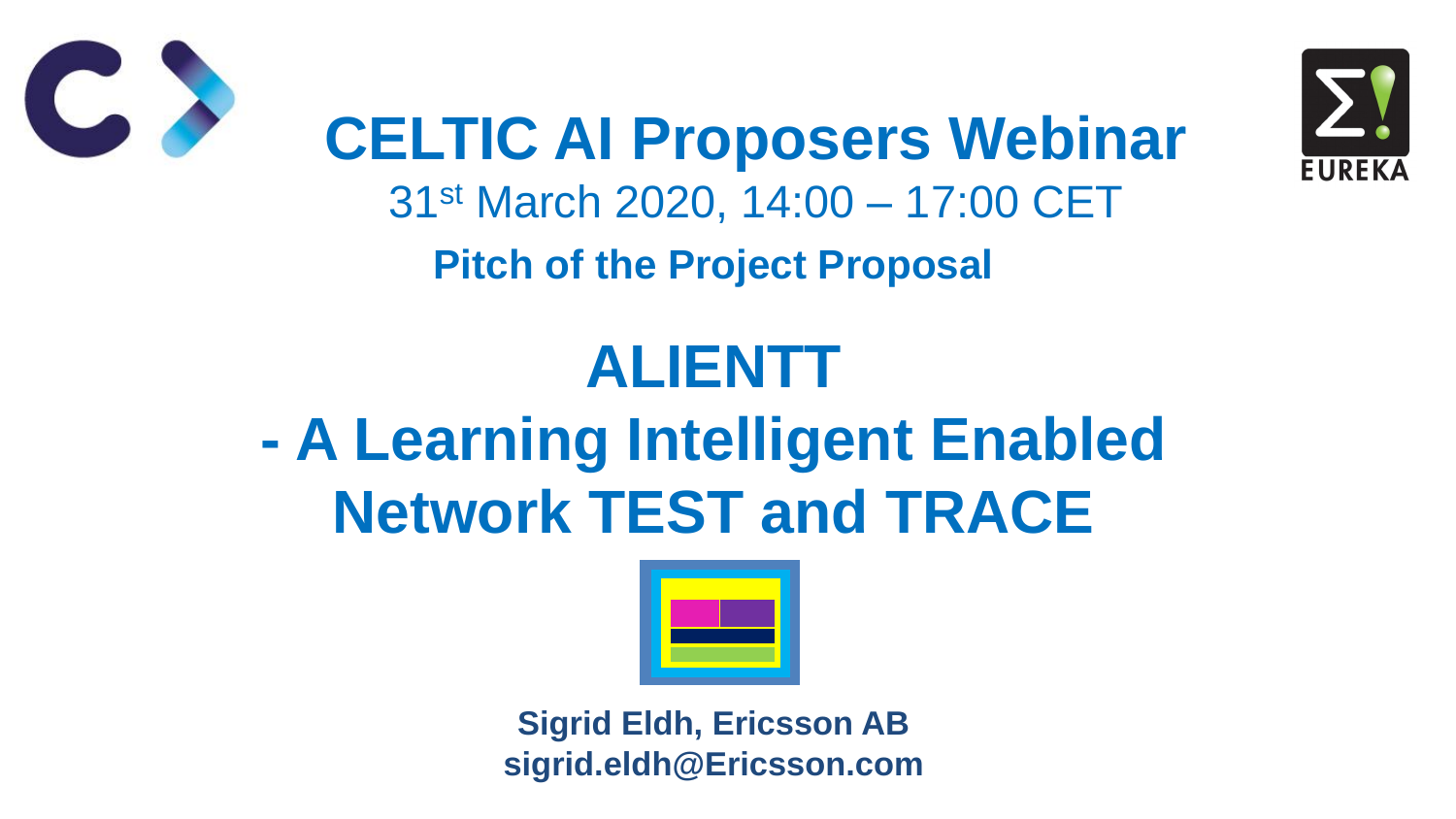## ALIENTT Teaser



### **Main Benefit**

AI/ML enabling (cloud) network architecture with test and trace to support transition to data centric approaches and achieve automatic test, trace and fault support for improved reliability & performance, resulting in cheaper maintenance through better troubleshooting

#### **Added Value**

- **Explainability of Data**
- **Faster Debugging & Fault Localization**
- More Robust Systems
- Less Cost of Quality Assurance
- Noise & Fault reduction
- Sustainable Automation
- Improved Reliability
- **Better Orchestration & Observability**



We look for collaborative and responsible industries and researchers capable in this area

ALIENTT, Sigrid Eldh, ERICSSON AB & sigrid.eldh@ericsson.com 2



### **Why should I Participate?**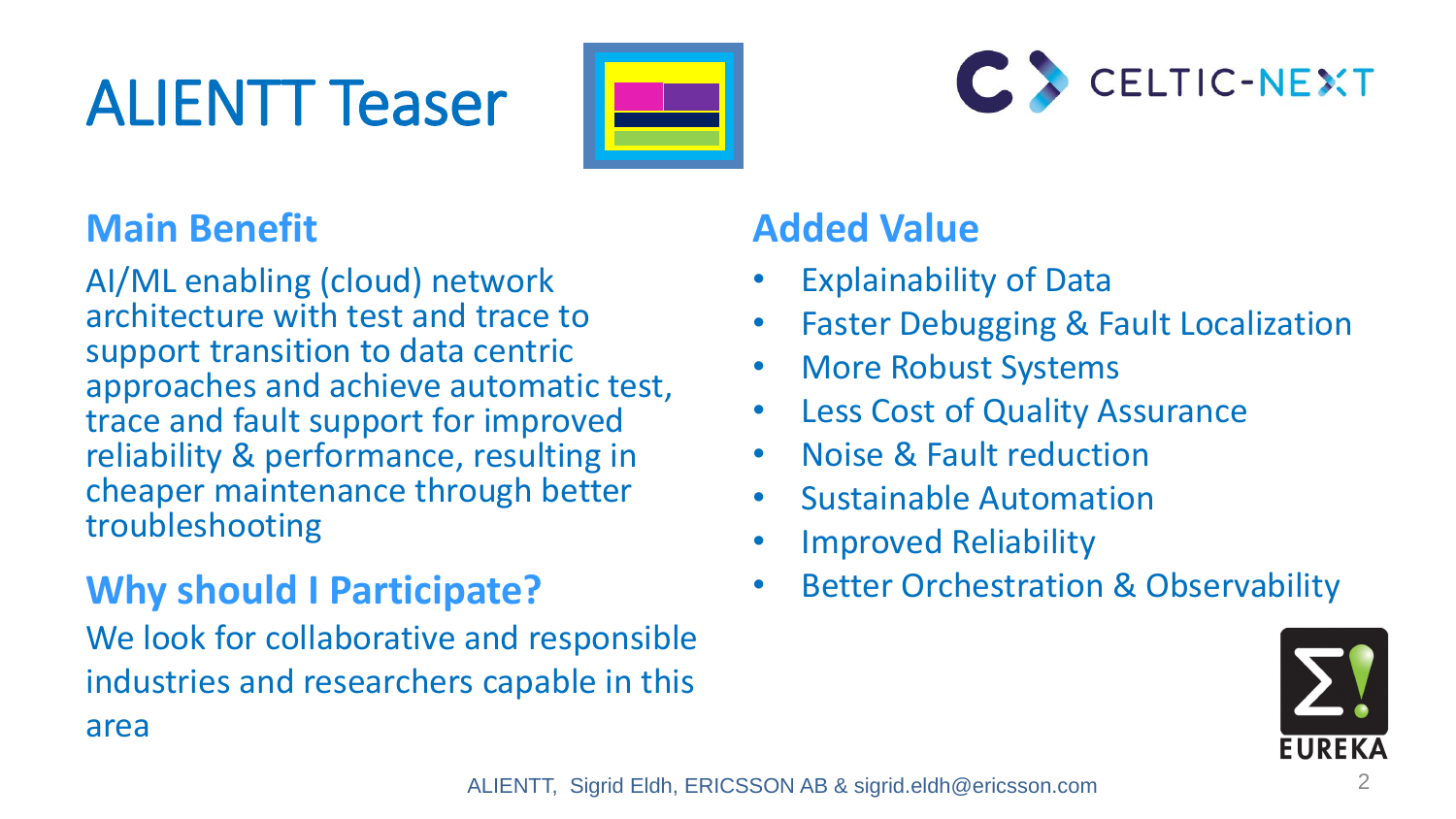**Image:** Ericsson headquarters, Kista, Sweden

## Ericsson at a glance

### Enabling the full value of connectivity for service providers and industries

**By the numbers:** 180+ countries 227,2 b. SEK in sales 99,417 employees

000 patents

**Business areas:** Networks Digital services Managed services Technologies and new businesses (R&D)

Full year 2019 figures

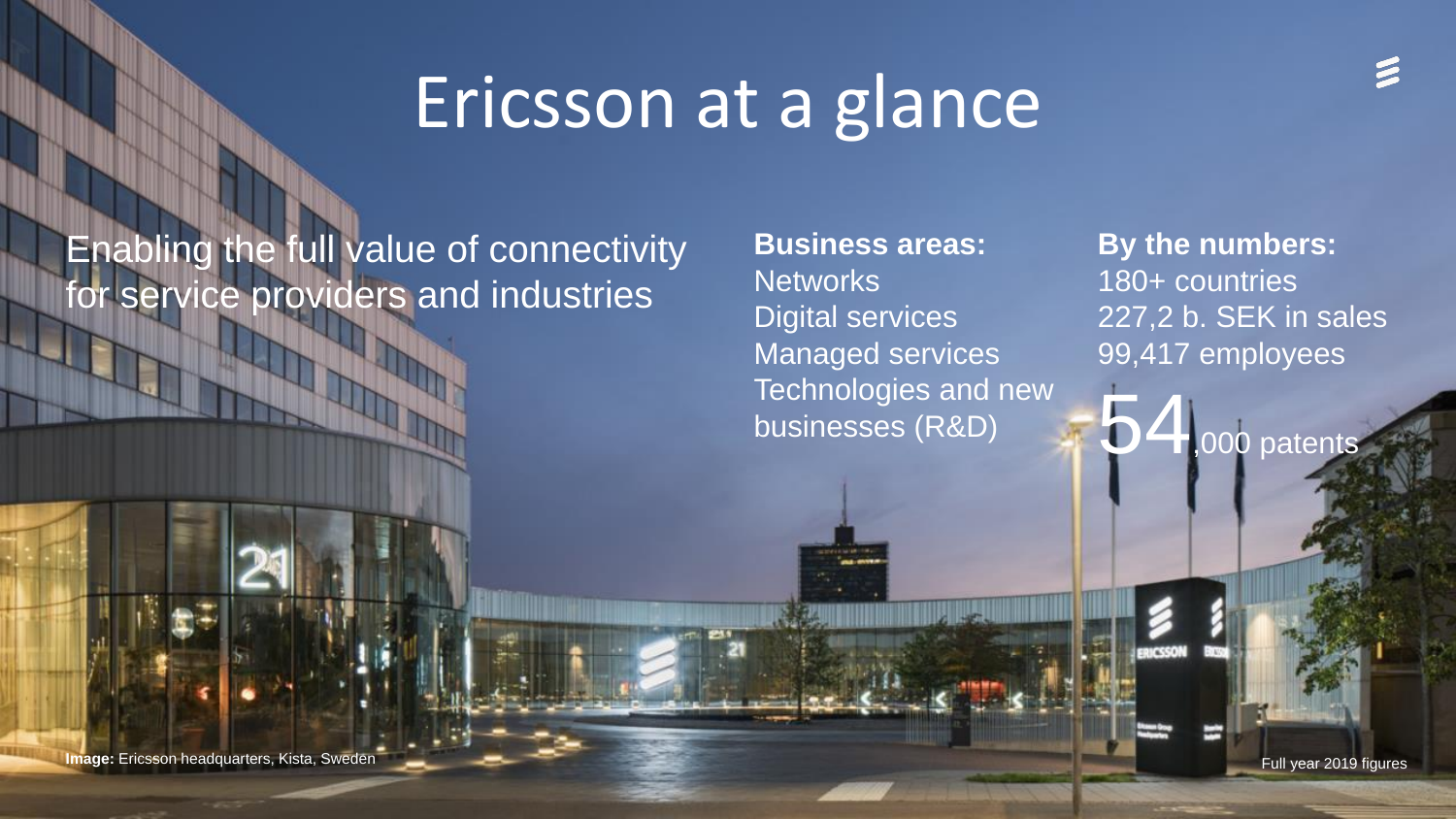### ALIENTT Introduction



- Addresses AI- Enabled Fault Localization in the Cloud, with focus on: - Setting up a distributed TRACE Model and AI Enabled Architecture - Collect data from different log types, and utilize learning methods to
	-
	- identify
	- anomalies and aid in fault-localization, debugging and improved orchestration
		- and observability
	- Improve Test (Verification) with AI-enabled technology -Improve Robustness, Reliability and Performance -Create better Orchestration and Operations, through AI- supported decisions

ALIENTT, Sigrid Eldh, ERICSSON AB & sigrid.eldh@ericsson.com

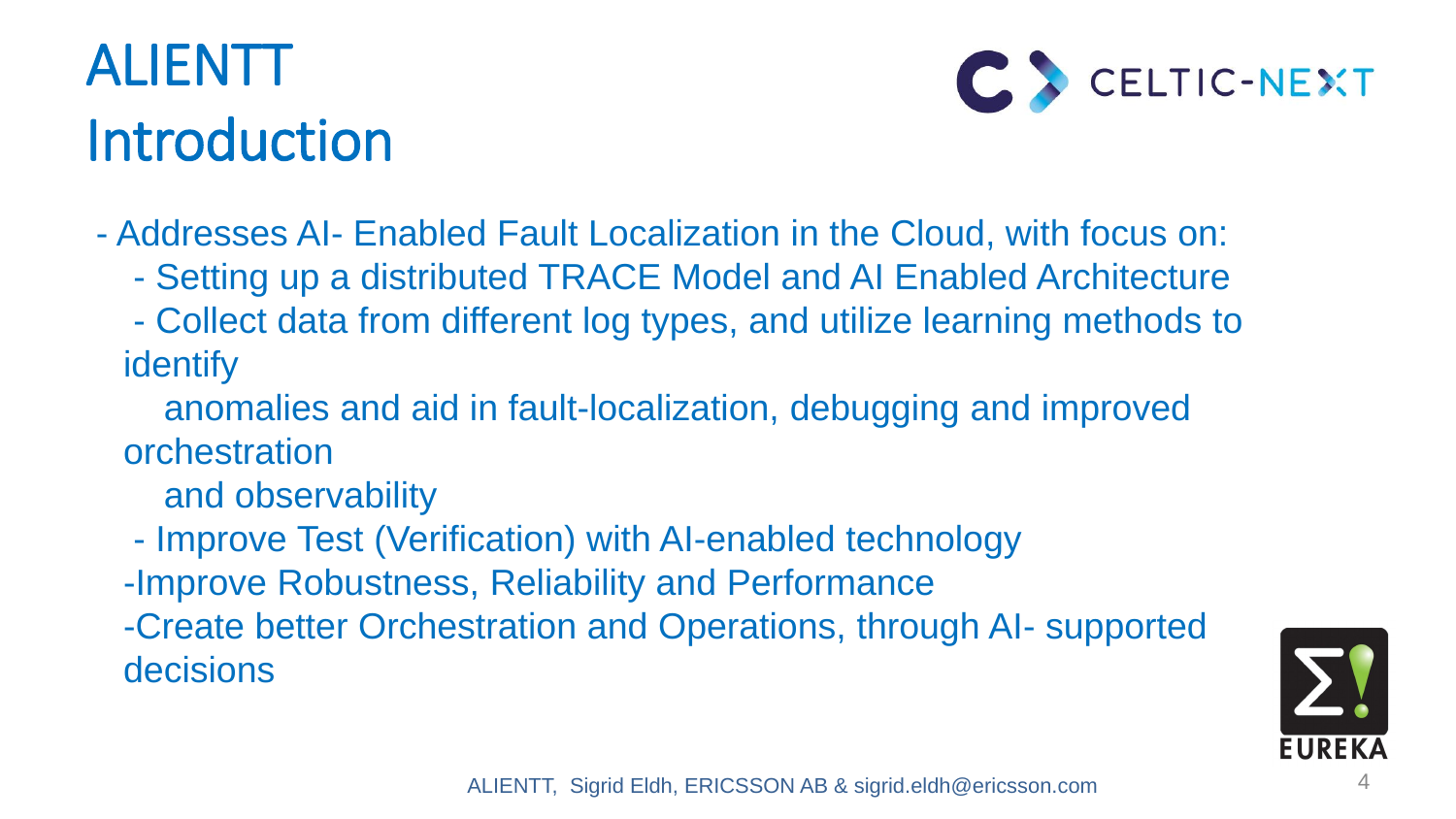### ALIENTT Introduction

AI-enabled architecture, test and trace that aids fault localization, orchestration and maintenance management in the Telco **Networks** 



#### **Expected Outcome:**

Aim to save costs in complex debugging and maintenance **Networks** 



#### Preliminary Structure and **Schedule**



#### **Impacts:**

#### ALIENTT, Sigrid Eldh, ERICSSON AB & sigrid.eldh@ericsson.com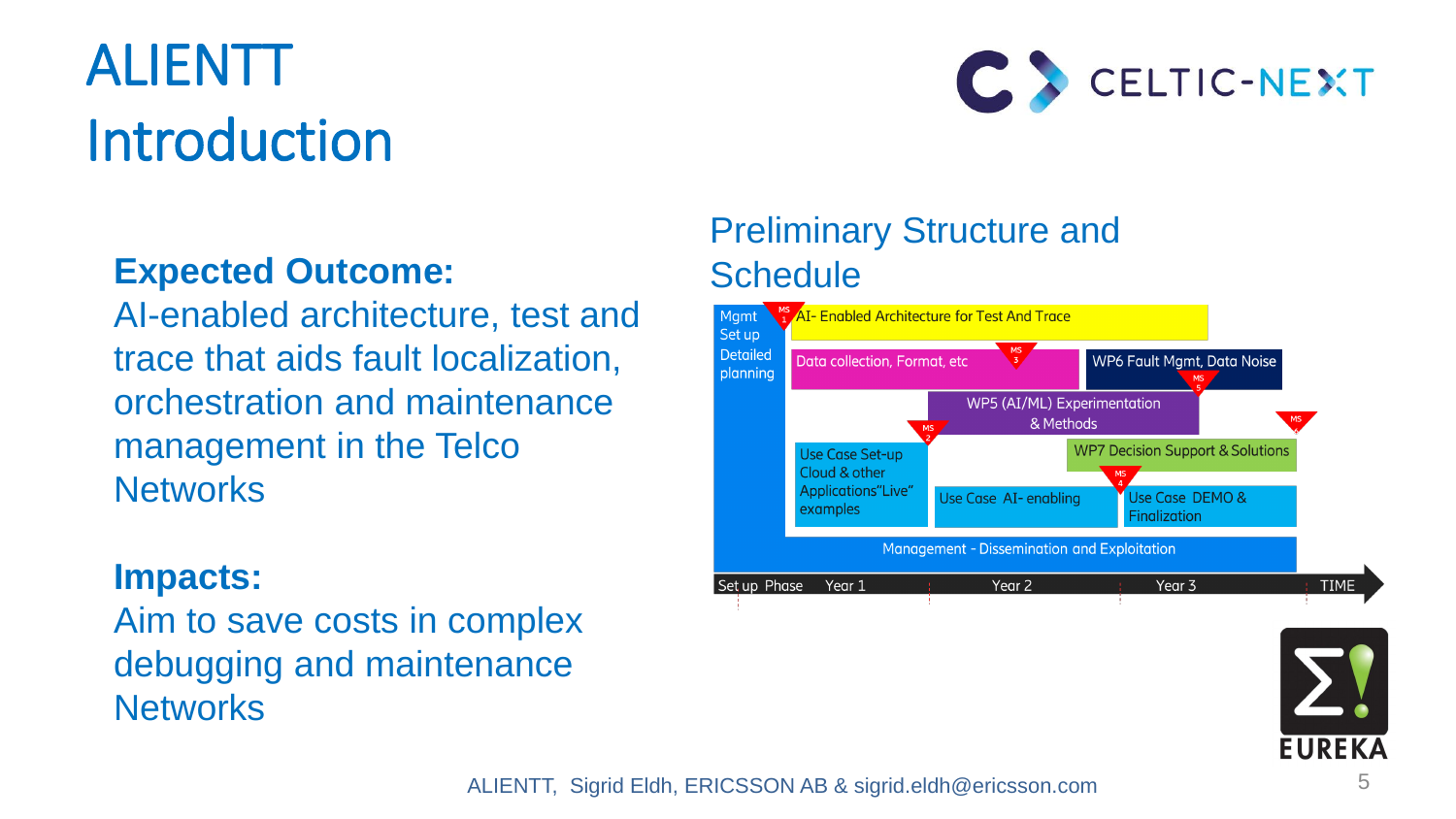### Partners



- Sweden: Ericsson AB, KTH ++: Looking for SME's We have started to invite people.
- 1) Operators or Industries with similar issues and interest with successful
	-
- 2) Researchers with interest in these areas willing to build a consortium in

**Looking for 1-2 more European Country Partner:**  track record in research & innovation

their

country

ALIENTT, Sigrid Eldh, ERICSSON AB & sigrid.eldh@ericsson.com